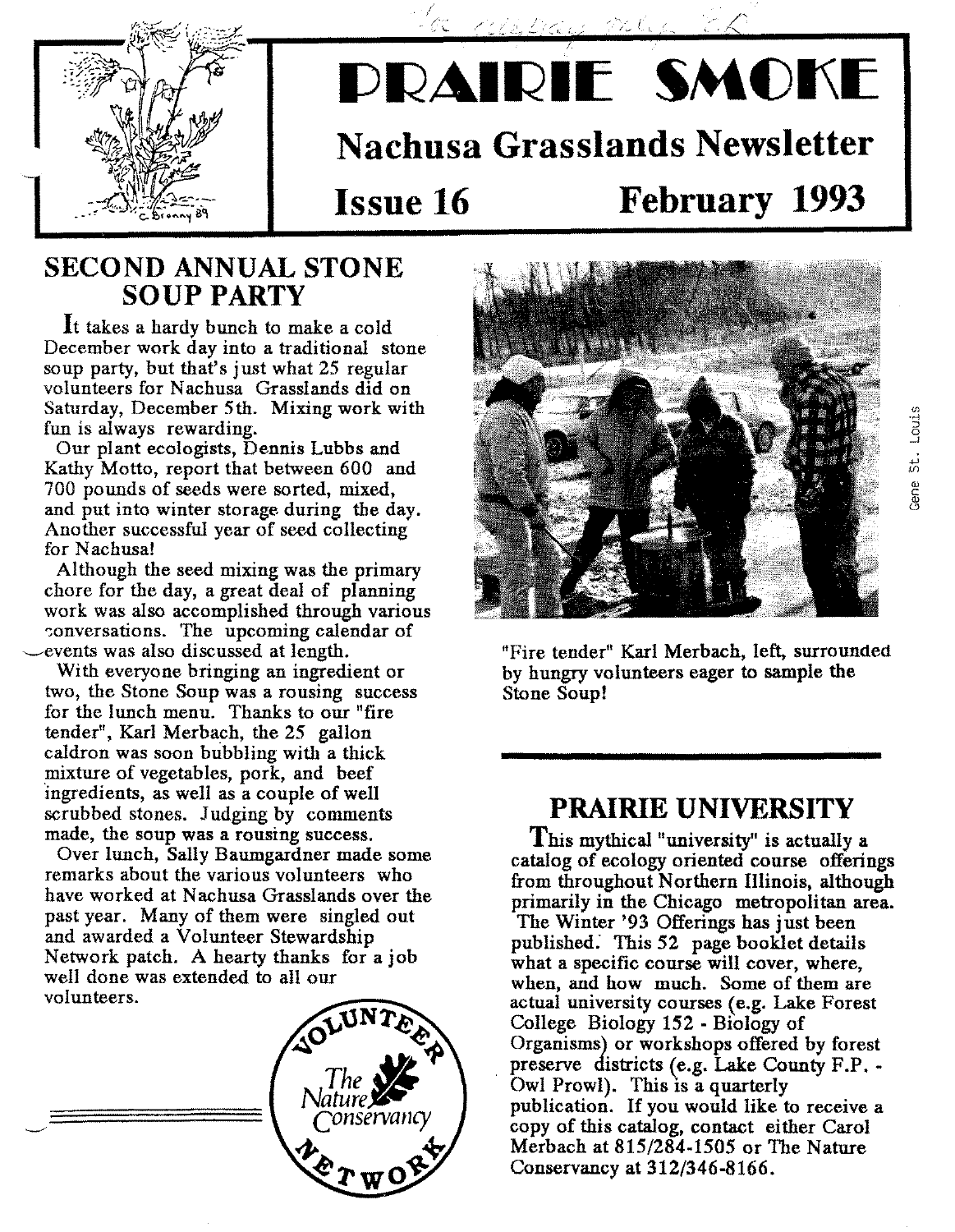### **2 NACHUSA GRASSLANDS** MANAGEMENT PLAN by Ed Collins

Nachusa Grasslands has a written plan of action for the entire site. The 1992 Management Plan consists of four sections; Significant Site Features, Management Obj ectives and Activities, Management Units, and Notes and References.

One of the more prominent features of the plan is how the entire 933 acres of Nachusa Grasslands are broken down into nine management units. These divisions make objectives and activities easier to identify. For instance, the plan recommends that in  $M$ <sup>1</sup>nnoement Unit  $#4$  we conduct a prescribed burn on Coneflower Knob in the Spring of 1993, done by TNC staff and Nachusa Grasslands volunteers. By utilizing the plan, we will have a better handle of what needs to be accomplished and when.

The Management Plan also made a number of specific recommendations to The Nature Conservancy Board of Directors. Several of these recommendations have already been approved, such as the hiring of a full-time site manager, incorporating interns into the work force, and purchasing a tractor. (See related story.)

### **HELP ·WANTED SITE MANAGER**

The Illinois Board of The Nature Conservancy approved the hiring of a fulltime site manager for the Nachusa Grasslands. After considerable research by the Nachusa Grasslands Task Force, it was pointed out that a 933 acre nature preserve needed full-time oversight in order to accomplish the many tasks that go along with operating and restoring such a large tract of land.

While this was an unbudgeted item for TNC, it was felt it was sufficiently important to pursue raising additional funds in order to pay for this site management obj ective. For information on how to contribute to this important position, contact The Nature Conservancy at 312/346-8166.

#### **APRIL**

by Debra A. Carey

April....A feminine frippery Dancing through the pussy willows..... Graceful posturing, softly swaying Azure sky filled with cloud pillows....

Bestowing ephemeral kisses Granting spring wishes come true.... Leaving far behind winter's fury Bringing sweet promise of life anew......

### **VSN APPRECIATION LUNCHEON**

The Volunteer Stewardship Network, an arm of The Nature Conservancy, honored 30 volunteers from throughout northern Illinois during a luncheon held at the Brookfield Zoo on January 23rd. Among those honored were Nachusa Grasslands volunteers Ed Pleskovitch and Sally Baumgardner.

Ed was sited for his tenacity to the job of brush cutting. When he sets a work day, he keeps it, often working alone or with one or two other volunteers in his pursuit of brusl and tree cutting, fence removal, and other heavy labor jobs. One important contribution Ed made this year was the donation of a face cord of wood, cut and delivered, as a raffle item at Autumn on the Prairie.

Sally was honored as one of the more visible volunteers at Nachusa Grasslands. She is frequently the first on the scene at a work day, and the last to leave. Her primary goal this year was to harvest seeds from the more common prairie plants, such as goldenrod, asters, grasses, and milkweed, in order to encourage a healthy plant community in the restoration areas.

Another frequent visitor to Nachusa is West Chicago Prairie Steward, Mel Hoff, who was also honored as a Nachusa Grasslands volunteer. Mel has been instrumental in organizing work days to specifically tackle Kittentail Knob and bring his own volunteers from the west suburban area.

Our thanks go out to these three Nachusa Grasslands volunteers, as well as the numerous others that were not this year specifically chosen for this VSN honor.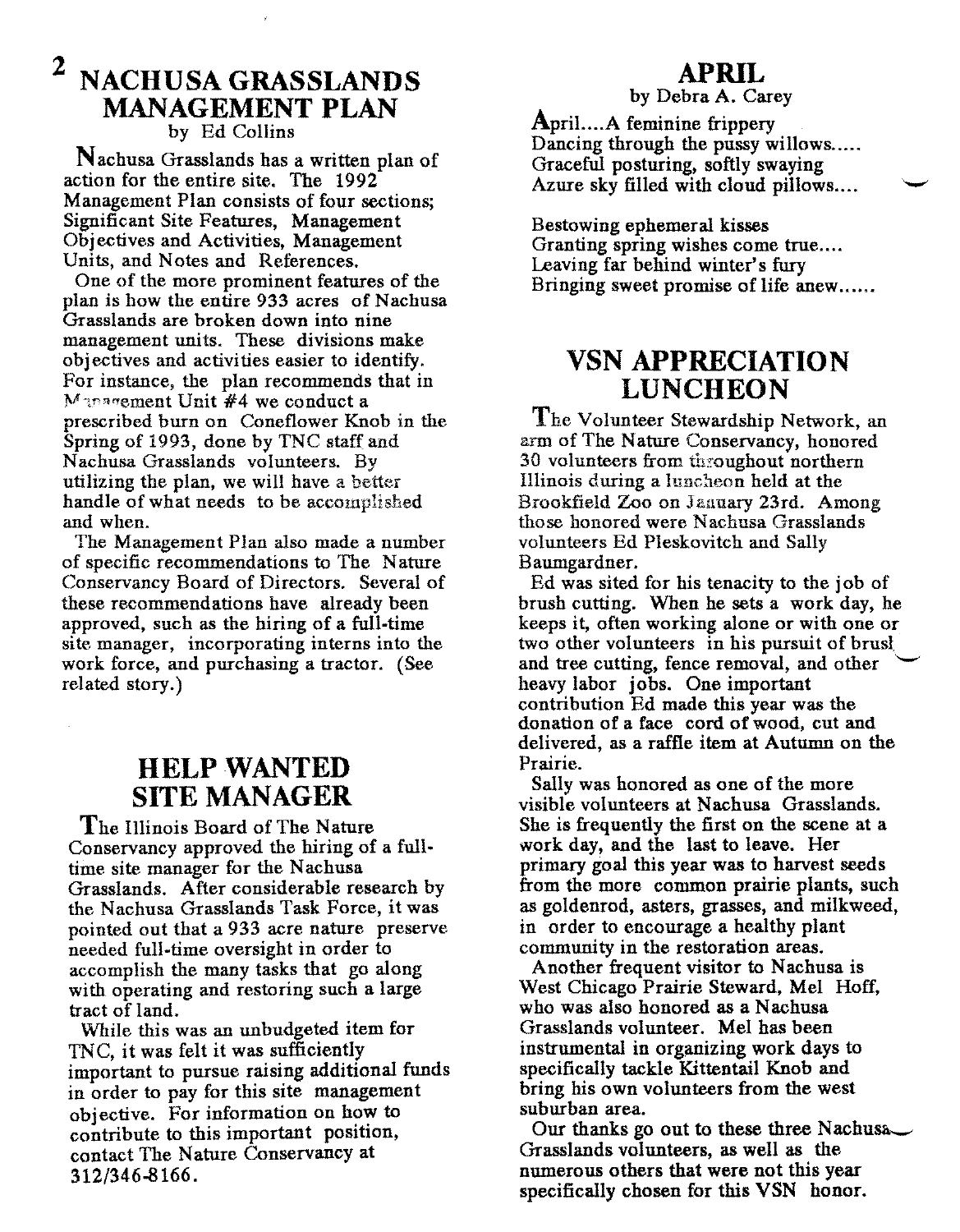### **NEW LOOK FOR THE OLD MEINERS WETLAND**

by Ed Collins and Gene St. Louis



The new year began with the start of excavation work at Meiners Wetlands. On January 1st, Hardesty Excavation initiated two projects to help restore this wetland area. The first was to close off an old ditch toward the southeast end which drained into Franklin Creek. This will allow more accumulated water to remain in the -' wetlands. The second phase was to excavate a half to three- quarter acre pothole at the north edge just to the west of Franklin Creek.

Creation of this pothole will serve two purposes. First, this area has become infested with Reed Canary Grass, a Eurasian species which could potentially take over the whole wetland. The extent of this grass was marked out with flags during the summer by Ed Collins, our site manager. The area was then dug out to a depth of two feet, which should remove the entire grass seed bed.

Secondly, this pothole will help reconstruct one of the original ox-bow ponds which would have been a prominent feature of this area over 100 years ago. At that time, extensive wetlands bordered Franklin Creek, which ran much closer to the existing land surface than it does now. The creek would have frequently flooded have verticed the surrounding areas during rain storms, filling shallow ponds which could persist well into summer. As the river itself meandered over its flood plain, numerous ox-bow ponds were left behind to provide a wetland habitat.

Agriculture has significantly altered this area. First, the fields along Franklin Creek were tiled to drain the land. Rain water, which was previously held by the wetland geography and flora, now pours directly into the creek, significantly increasing the amount of water being carried at times of peak flow. Secondly, portions of Franklin Creek have been  $\frac{16}{3}$  channelized to straighten its course,<br>allowing water to flow much faster allowing water to flow much faster  $\frac{1}{60}$  than before. As a result, the river  $\frac{60}{9}$  has eroded into its bed, dropping<br> $\frac{6}{9}$  significantly below the current lare significantly below the current land surface. This cut off the flow of water from the river into the wetlands.

The new pothole is situated on a previous pothole site. The original area was partially filled in with soil washed down from the adj acent slope after the introduction of agriculture. This portion of the site is composed of Comfrey soils, which retain water very well, and the Reed Canary Grass needed those moist soil conditions to exist. Determining the extent of the Comfrey soils was also important in determining how large to make the resulting pothole. All of the excavated dirt will be removed from the site to eliminate the grass seed, restore the original contours of the land, and to be in compliance with Federal laws which prohibits dumping fill dirt into wetlands.

This project is being funded entirely by the Meiners family. The 80 acre Meiners Wetlands was donated to Nachusa Grasslands by the family as a memorial to their father, Jay Meiners. They are continuing their generosity and commitment to our much endangered wetlands ecology by funding this new restoration project. Since gaining statehood in 1818, Illinois has lost over 90 percent of its original wetlands. Of our original 8.2 million acres of wetlands, about 920,000 remain. As a state, we rank 6th in the nation in converting wetlands to other use. Between 4 to 6 thousand additional acres continue to be lost every year.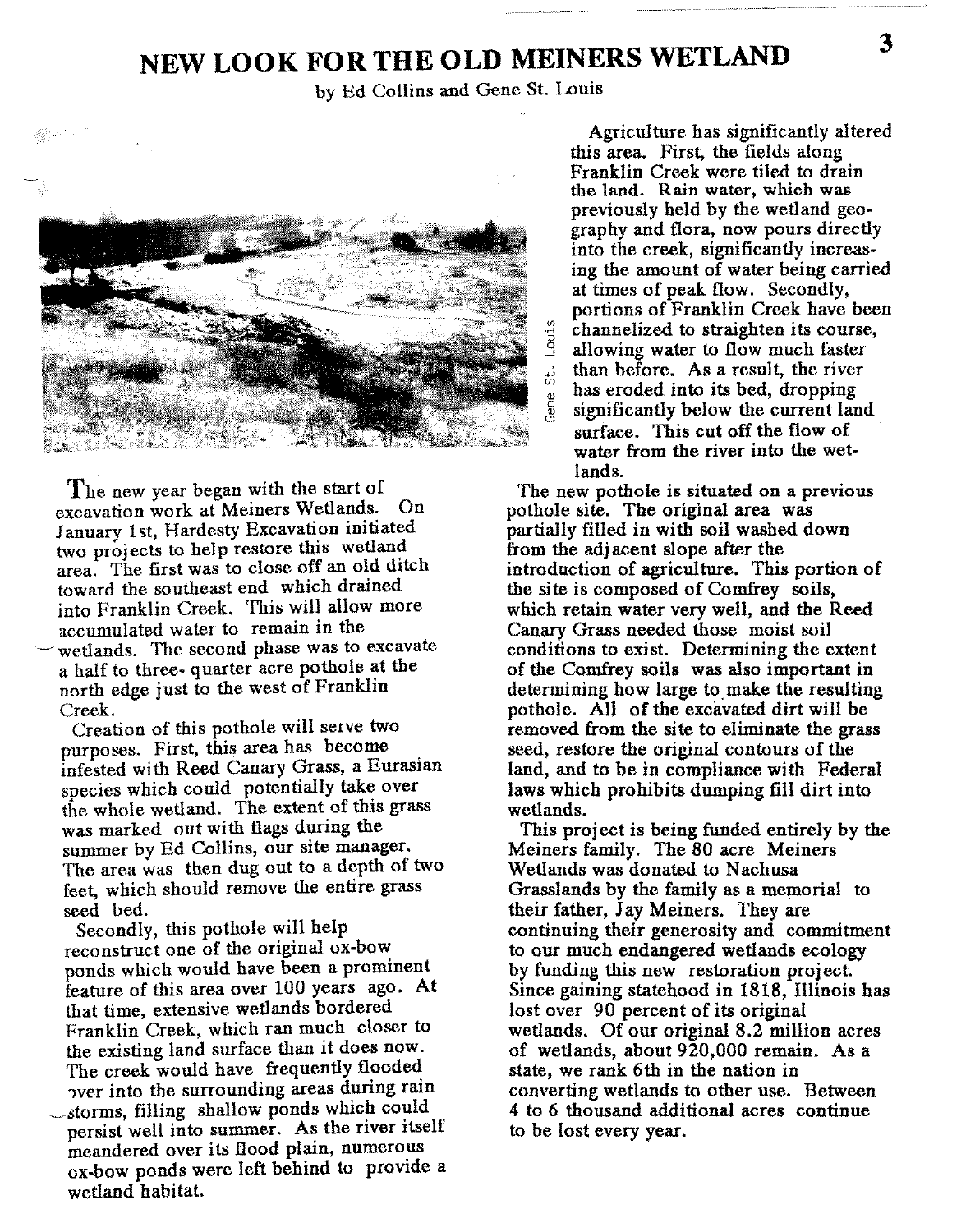

#### **YELLOW-EYED GRASS** by James B. Long

Another of the interesting plants of the moist sand-flats is the Yellow-eyed Grass (Xyris torta), This species usually grows in small patches on the sunny- side of ponds. It is usually about a foot tall. It consists of a bulbous base and a cluster of narrow, stiff and twisted leaves. The naked scape is topped by a miniature "pine cone". The magic is that each scale of the cone opens and a tiny 3-petaled, yellow flower "peeks" out. It has a fairly long flowering period but you cannot always see the flowers because they last but a short time.

This plant is not hard to find in the sandhills of Lee County.

#### **DRABA**

From - "A Sand County Almanac" by Aldo Leopold

Within a few weeks now Draba, the smallest flower that blows, will sprinkle every sandy place with small blooms.

He who hopes for spring with upturned eye never sees so small a thing as Draba. He who despairs of spring with downcast eye steps on it, unknowing. He who searches for spring with his knees in the mud finds it, in abundance.

Draba asks, and gets, but scant allowance of warmth and comfort; it subsists on the leavings of unwanted time and space. Botany books give it two or three lines, but never a plate or portrait. Sand too poor and sun too weak for bigger, better blooms are good enough for Draba. After all it is no spring flower, but only a postscript to a hope.

Draba plucks no heartstrings. Its perfume, if there is any, is lost in the gusty winds. Its color is plain white. Its leaves wear a sensible wooly coat. Nothing eats it; it is too small. No poets sing of it. Some botanist once gave it a Latin name, and then forgot it. Altogether it is of no importance - just a small creature that does a small job quickly and well.



L. to R.- Dennis Lubbs & Kathy Motto supervise the processing of seed.

### A FRAGRANCE **REMEMBERED**

by James B. Long

My first acquaintance with the Sweetfern (Comptonia peregrina) was in the sandy woods on the south shore of Lake Superior. Iwill always remember the odor of the plant as one of the great aroma's of the "Northwoods''. If someone could incorporate the sweet, spicy, fresh-air aroma of Sweetfern in an after- shave lotion it would out-sell all other such products.

This plant is not a fern; it is a small woody shrub that grows about two feet tall. It has leaves that are scalloped and blunt-lobed like some ferns. I<sup>t</sup> grows in patches.

The only known locations of the species in Illinois was in Cook and Will Counties until I found it growing in Lee County. I never after passed near the plant without stopping to inhale the aroma of the "Northwoods" .

I first found the plant in the Woodhaven Lakes area many years ago. It may still grow there. I also found <sup>a</sup> small patch growing along a sandy roadside in Amboy township but it was killed by chemical spray in 1963.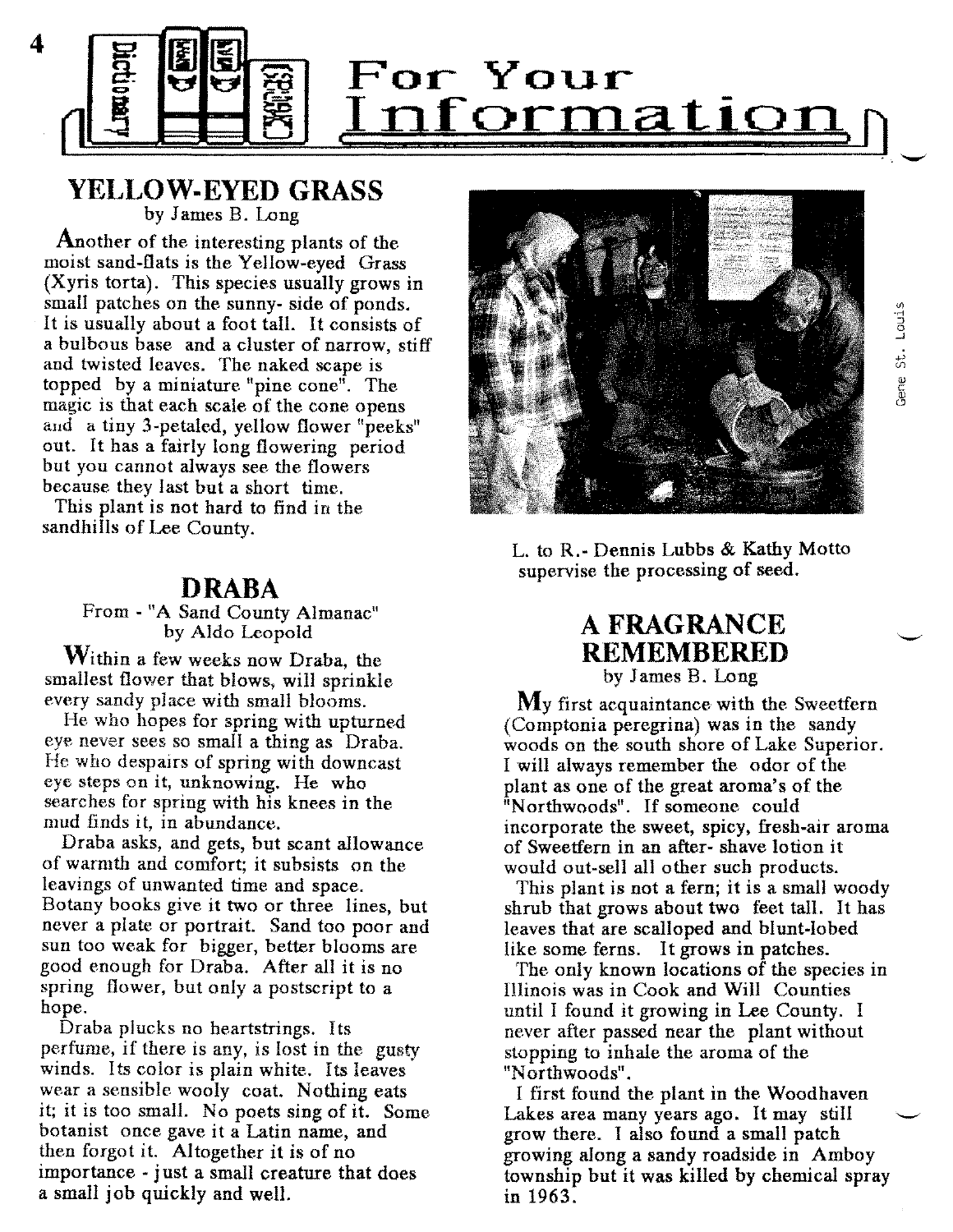### **CLEANUP AT TRASH** ~KNOB **AND TRASH GULLY**

by Gene *St.* Louis

Stroll over Coneflower Knob these days and a former landmark will be conspicuous by its absence. The rusted hulk of the old combine has a last been removed. On December 19, 10 Nachusa Grasslands volunteers and 12 local FFA members and their advisor cleaned out the Trash Gully area and a good portion of the material dumped at Trash Knob.

Under the guidance of their advisor Rich Pettit, Chad Bracunier, Rus Bivins, Jeremy Chupp, Jamie Chupp, Josh Harmon, Roy Lohse, Robert Ramsdell, Brandon Roop, Nate Smith, and Jason Wilson came out from the Franklin Grove *FFA* Chapter. Robert Voorhies represented the Amboy FFA Chapter. Nachusa volunteers were Gene *St.* Louis, Tim Keller, Steve Laffy, Karl and Carol Merbach, Max and Sally Baumgardner, Ed Pleskovitch, Ed Collins, and Mike Crowe.

The trash was piled into pickups provided by Ed Collins, Tim Keller, and Ed Pleskovitch, and two farm wagons loaned by Rich Pettit, and hauled to the old farm yard where it will be accessible by a scrap dealer.

We oldsters always assumed the combine would have to be cut up with a torch and removed in pieces. The FFA members, with the impatience and exuberance of youth, simply picked the whole thing up and

dumped it on a farm wagon. Some tangles of iron at Trash Knob had to be snipped apart with a cutting torch by Ed Pleskovitch before they could be removed.

Another large piece of machinery was pulled out of the Knob with Rich Pettit's tractor and dumped onto the second wagon. A huge pile of barb wire also proved a challenge. Max Baumgardner and Tim Keller finally used a chain to grab a few rolls at a time and pull them out of the pile with Tim's truck.

The whole crew took a break at noon for a chicken lunch provided by The Nature Conservancy. Sally Baumgardner went into Dixon to pick it up, and kept hot coffee flowing throughout the day.

Thanks to the many volunteers who turned out, a significant portion of the Trash Knob



Gene st. Louis



junk pile will be heading back to the blast furnace. However, we still have not hit prairie dirt at Trash Knob.

If you missed out on the excitement this time, you can still get in on the next round of volunteers vs. trash in March. And, after Mike Crowe burns through this area next spring, there will be cans and bottles to pick up that are still hiding in the grass.

If you are interested in assisting with this clean-up, please contact Gene St. Louis at (815) 756·8747 or our volunteer coordinator Sally Baumgardner at (815) 456-2083.

+-' *en*

Gene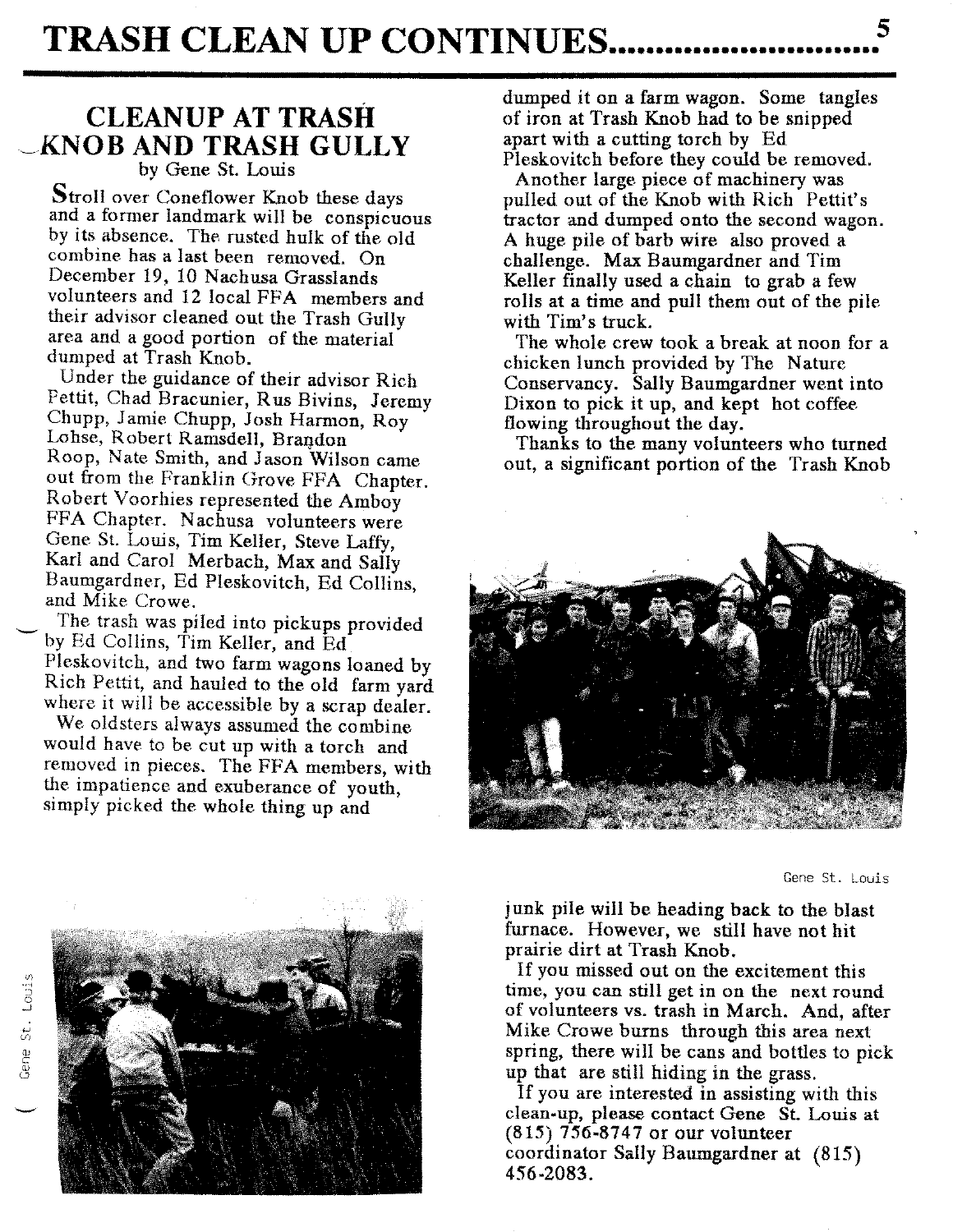#### **BIRDS AND UPSIDE DOWN FEEDERS** 6

by Isabel Johnston

**In** Sterling near Sinnissippi Park, Carol Jackley has about a dozen pine siskins and eight gold finches which hang upside down to feed on thistle seed. House finches are too large to do this.

Three upside down feeders in Rock Falls need a park to attract gold finches and pine siskins,

Betty Brown's nephew was asked to put up one of these feeders. He decided it needed two more holes. After he put them in, it was no longer an upside down feeder. House finches could then use it. House finches are too aggressive. They keep other birds from the feeders and eat up all the feed.

Upside down feeders not used this winter will probably be used during spring migration.

Carol has located a Carolina wren at Sinnissippi Park. The wren's loud song for such a small bird is a welcome surprise.

On Rock River sea gulls by the hundreds, and sometimes an eagle, are eating fish that rise to the top of the water. These fish are stunned when they go through the electric plant. The many sizes of the gulls range up to nearly eagle size. The usual gulls are Herring and Ring-billed gulls.

### **BURN SEASON APPROACHES**

#### by Carol Merbach

Due to an extraordinarily wet Fall '92, no prairie burns took place at Nachusa Grasslands, in fact, only one took place in all of northern Illinois. This means there is a great deal of acreage that must be burned this spring in order to catch up with the management schedule.

A truly successful burn depends heavily on ideal weather conditions, such as recent rainfall, humidity, wind direction, and the dryness of the prairie. For these reasons it is impossible to schedule a specific day for burns. If you are not already on the phone tree to receive notification for a burn day, contact either Carol Merbach 815/284-1505 or Sally Baumgardner 815/456-2083 for information on how to be notified of upcoming burns. The season runs from mid March through the end of April.

Periodic fire is a management tool used in prairie restoration to reduce excessive dead plant material which can be detrimental to native plants. The true prairie natives thrive after burns, usually through increased seed production.

A great deal of care is given to areas selected for burns in order not to eliminate all animal or insect individuals. Fire breaks are mowed to control how much of an area is burned at a time and usually nearby untouched areas will serve to replenish burned areas within a short period of time.

When you visit Nachusa Grasslands and notice an area blackened by fire, think of it not as destruction, but rather construction.

Kitten Tails (Besseya bullii) Threatened in Illinois - occurs in sand savannas and gravel prairies. Presently known from 17 populations in 6 counties.

#### **LETTER FROM MEL** by Mel Hoff

The West Chicago Prairie Stewardship Group has scheduled our spring Nachusa Grasslands workday for Saturday, May 1. We plan, as usual, to work at Kittentail Knob and to rake-in whatever seed you (Nachusa) provide us. We will work from  $9:00$  AM to about noon and since we have invited the Kane Co. Area Volunteers to join us, I except 15 - 20 people. So, save us plenty of seed/mulch, we can do something of the order of 2000 - 3000 rake-ins.

We plan a field lunch and then a field trip in the afternoon. If any of the Nachusa group wants to join us for all or part of the day we will welcome them.



DRABA (Draba reptans) Blooms April - May / 2"-10" Disturbed ground, sandy or rocky prairies

.<br>Marv Phelan

H. Reuter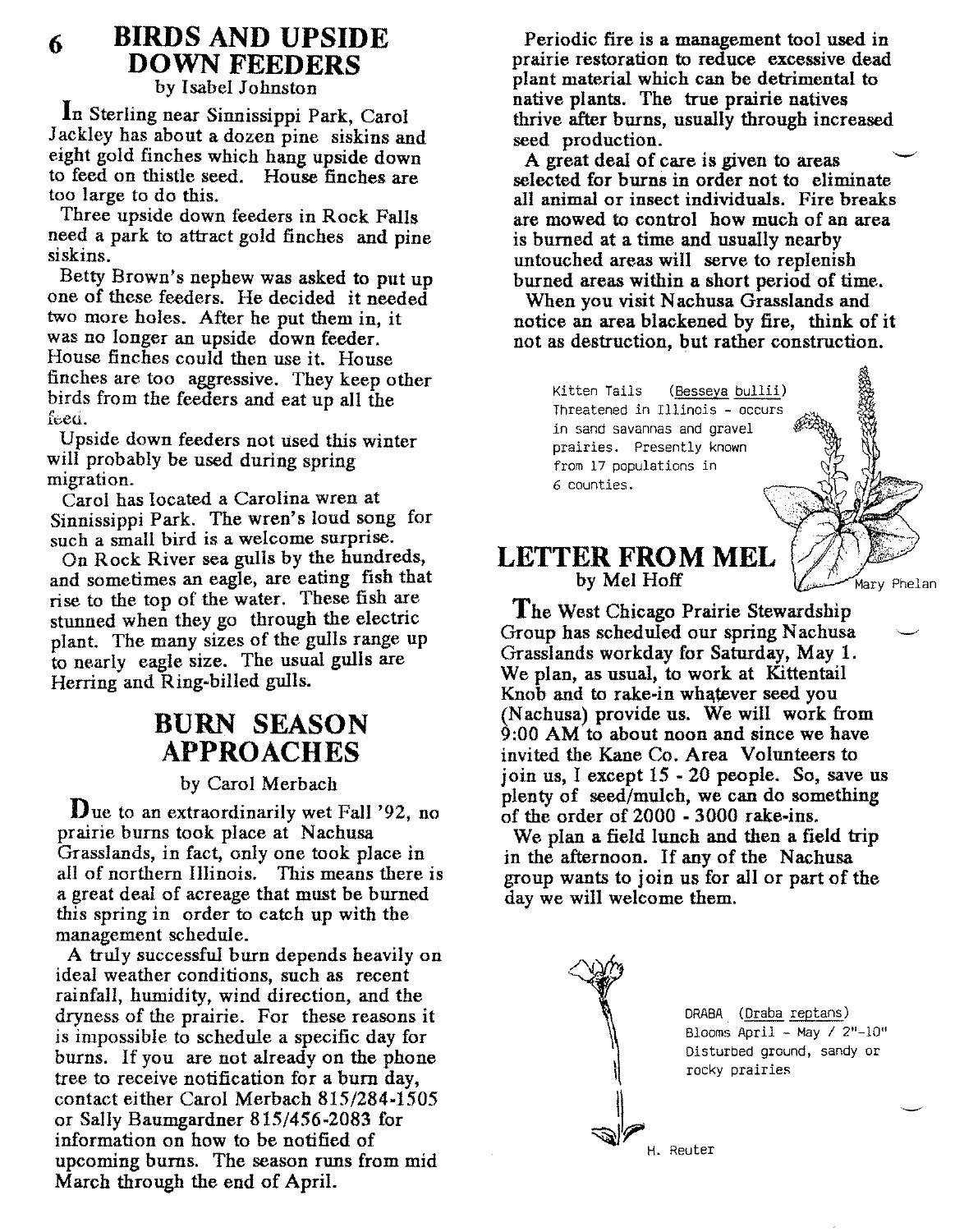



by Isabel Johnston

### **BLACK PLASTIC HALF BARREL BOG UPDATE**

New cobalt blue bottle gentian seeds are  $in 3$  bogs with a single square layer of cotton sheeting over each of them. Dot Wade had seeds and found directions in Allen Wade's Prairie Moon Nursery catalog. \~

Last year one bog had a pale blue bottle  $\overline{a}$ gentian. Hopefully the cobalts will grow.

West of Rock Falls there are many marshes marigolds on a farm. Perhaps the farmer would sell three plants. My two need more water. If three inches of dirt were removed they would probably be down where it is wet.

Stems of cardinal flowers by fall had a ring of babies around them. In spring these babies will be lifted and replanted. Are these seedlings or offshoots? There may be as many as 35 bright scarlet spikes by fall.

A watered part of the flower garden had one fluffy, pale lavender blue, wild hyacinth blossom in 1992. Only leaves grew for probably 5 years. It needs to be in a bog.

After division the white turtle head was bigger and prettier.

Great blue lobelia and culver's root like water but self sow and grow well in the garden.

Queen-of-the-prairie's delicate ethereal plumes should all be in bogs. Some are. Is that wild rice or a cattail? It hasn't

bloomed yet.

Water plantains were many but quite small. Swamp milkweed, arrowheads and wild iris would be nice. Pickel weed was once on a farm southeast of here.

*~'\'I\l~* These all want sun.

If there were shaded bogs one could grow orchids. If!<br>Bogs are fun!

**Cardinal Flower** 

All illustrations are by Mae Domack. We

very much appreciate her lovely art!





7

Queen-of.the-Pralrie

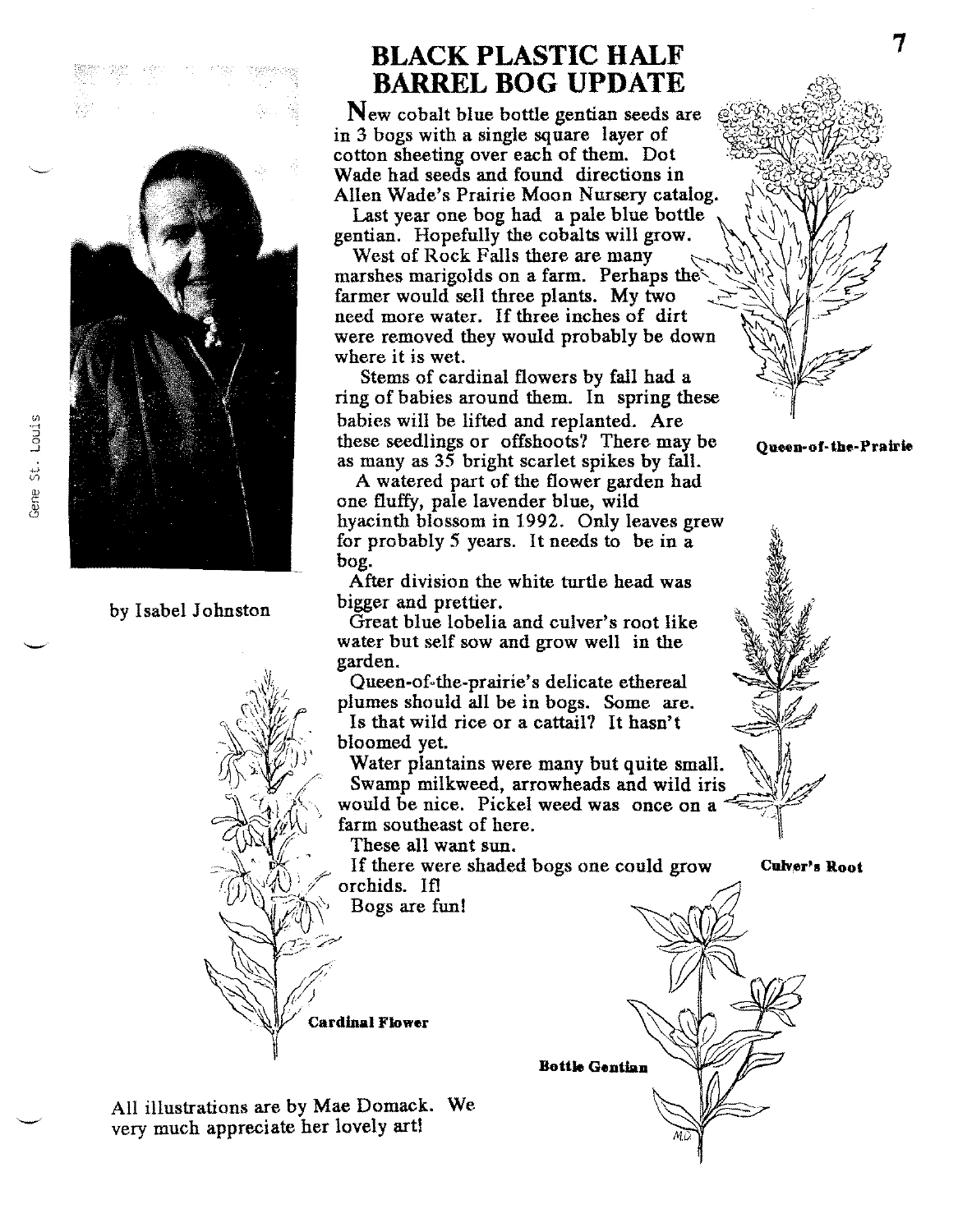*w* WANTED *W* EDITOR FOR PRAIRIE SMOKE. KNOW-LEDGE OF AND ACCESS TO COMPUTER HELPFUL. NEXT ISSUE SUBMISSION DEADLINE MAY 1, 1993 - - TO BE PUBLISHED MAY 15. PAST EDITOR WILL ASSIST WITH THAT ISSUE. CONTACT - CAROL MERBACH - 815/284- 1505. AN OPPORTUNITY TO PARTICIPATE IN THE EXCITING THINGS GOING ON AT NACHUSA GRASSLANDS!

### Nachusa Grasslands Interns Sought

Nachusa Grasslands is seeking intern for the 1993 seasons. Individuals interested in learning "hands on" management techniques for natural areas management and receive college credit to boot should contact Chris Helbig at TNe - 312/346-8166.

## IN THIS ISSUE



brings you Prairie Smoke, the Nachusa Grasslands Newsletter. Illinois Field Office, 79 West Monroe, Chicago, IL 60603 -- Phone 312/346-8166

**TNC** 897 UNION ROAD AMBOY, IL 61310

u.s. POSTAGE PAID AMBOY, ILLINOIS PERMIT NO. 102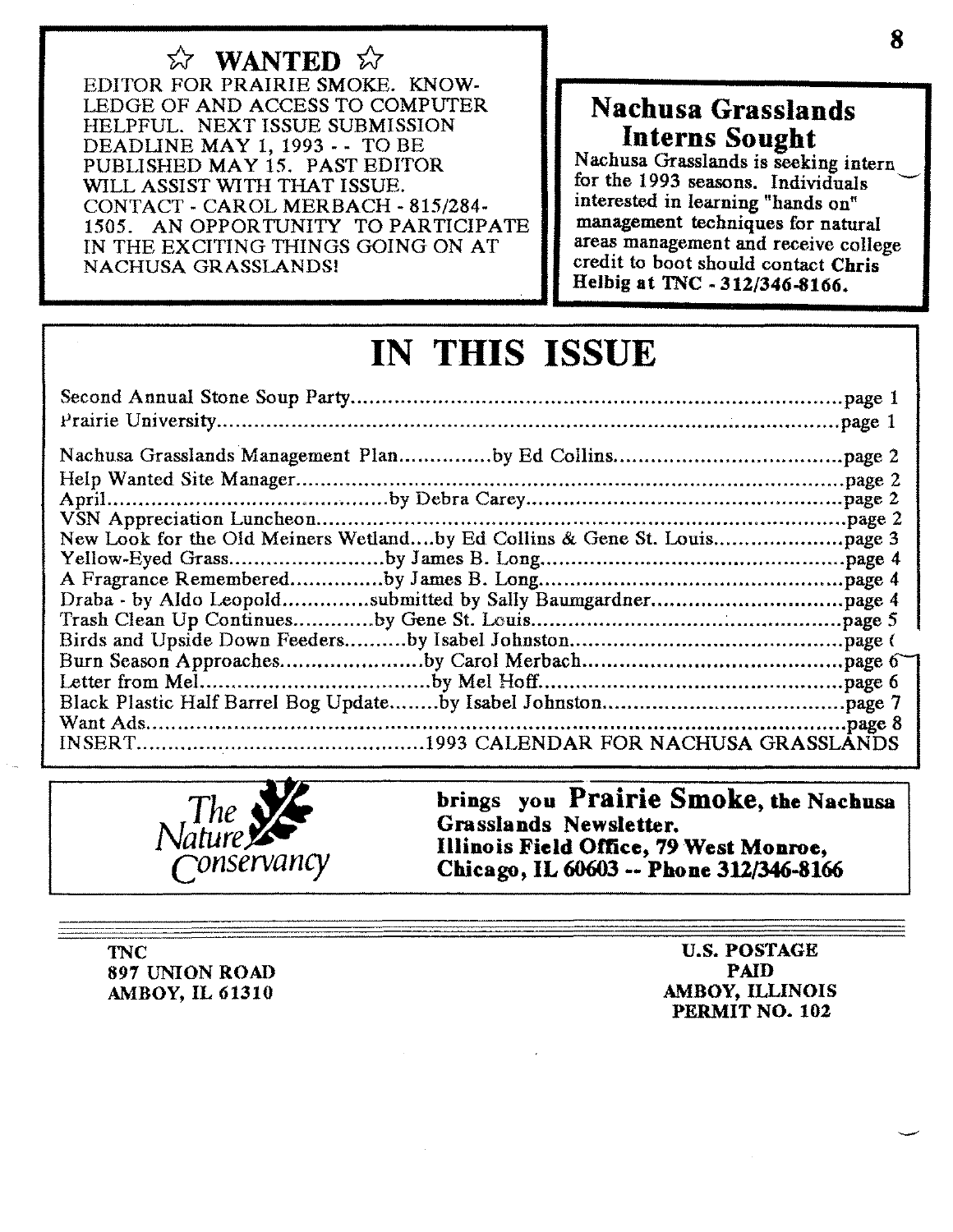### **1993 CALENDAR NACHUSA GRASSLANDS**

#### FEBRUARY

27 Brush Control - Benson's Fenceline - Ed Pleskovitch - 9:30 a.m.

#### MARCH 15 THROUGH APRIL 30 Spring Burn Season - Mike Crowe

#### MARCH

- 13 Tree Cutting -AOTP site west side Ed Pleskovitch 9:30 a.m.
- 20 Plant Identification for Volunteers Yellow House 9:30 a.m. Given by Dennis Lubbs 815/379-9060
- 27 Kittentail Fenceline Ed Pleskovitch 9:30 a.m.<br>APRIL  $APRIL$   $APRIL$

- 10 Steering Committee meeting at Yellow House 9:30 a.m. Cut & Spray multiflora rose - Naylor Road - 9:30 a.m.
- \*17 Tour Skunk Cabbage, Wetlands, and Springs Tim Keller 10:00 a.m.
- 24 Seed Scattering Workday Yellow House 9:30 a.m. Dennis Lubbs Cut & Spray - Fenceline west of Nachusa Grasslands sign  $-30$  acre field  $-9:30$  a.m.

#### MAY

- 1 Seed Scattering Rain Day Date (if it rained on April 24th) 9:30 a.m.
- Red Cedar Removal » Benson Road 9:30 a.m.
	- Deadline for Prairie Smoke submissions articles, photo, etc. Submit to: Hazel Reuter, 897 Union Rd., Amboy, IL 61310
- Tour Shooting Stars & Cream Indigo Dot & Doug's Knob- Sonia Vogi & 11 Dot Wade - 10:00 a.m.
- 15 Prairie Smoke published
	- \* Tour » Violets Bob Parenteau leader 10:00 a.m.
	- Cut & Treat MFR Main Complex. Ed Pleskovitch 9:30 a.m.
- 29 Cut & Treat MFR Beaver Pond 9:30 a.m.

JUNE

- 12 Steering Committee meeting at Yellow House 9:30 a.m. **Bill Rogers** Seed Collecting - Yellow House - 12 noon - Dennis Lubbs & Kathy Motto Trail Trim - West Boundary - Ed Pleskovitch - 9:30 a.m.
- \*19 Tour Coneflowers & Warm Season Grass Ellen Baker » 10:00 a.m.
- 26 Weed Control Workday Lowden Road entrance 9:30 a.m.• Sally B. Fence & Tree Removal - Beaver Dam - Ed P. - 9:30 a.m.
- 27 PICNIC-ON-THE-PRAIRIE Details to follow
- JULY
- 10 Weed Control & Seed Collecting Workday 9:30 a.m.• Meet at Lowden Road entrance - Sally Baumgardner

Cut & Treat MFR - Ed Pleskovitch . 9:30 a.m.

- \*16 Tour Come listen to the whip-poor-wills Ann Haverstock . 7:00 p.m,
- 17 Seed Collecting 9:30 to Noon Meet at Lowden Road entrance· Lubbs & Motto